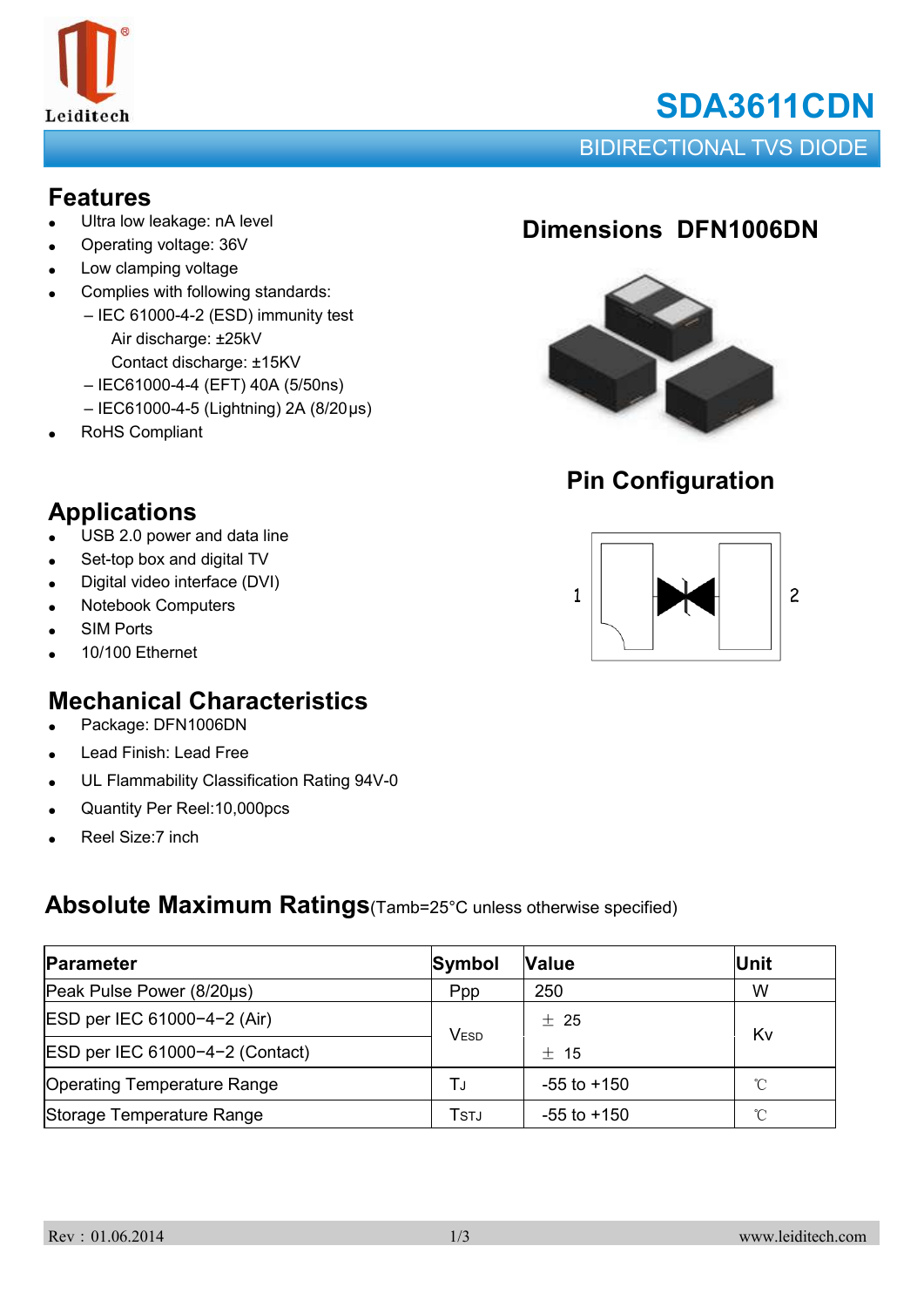

### **Electrical Characteristics**(TA=25°C unless otherwise specified)

| Part Number | Device<br>Marking | <b>V</b> <sub>RWM</sub><br>$(\vee)$ | $V_{\text{BR}}$<br>(V) | Iτ<br>(mA) | $\mathsf{V}\mathrm{c}$<br>@1A | Vc<br>(Max) | (@A) | <b>IR</b><br>μA<br>(Max) | (Pf<br>'Typ.) |
|-------------|-------------------|-------------------------------------|------------------------|------------|-------------------------------|-------------|------|--------------------------|---------------|
| SDA3611CDN  | DN                | 36                                  | 40                     |            | 42                            | 75          | 2    |                          | 20            |

## **Characteristic Curves**

#### **Fig2. ESD Pulse Waveform (according to IEC 61000-4-2) Fig1. 8/20**µ**s Pulse Waveform** 120 100% **TEST** Peak Value I<sub>PP</sub> t<sub>r</sub> Percent of Peak Pulse Current % 90% WAVEFORM Percent of Peak Pulse Current % 100 I<sub>PP</sub> - Peak Pulse Current - % of I<sub>PP</sub> **PARAMETERS** I<sub>PP</sub> - Peak Pulse Current - % of I<sub>PP</sub>  $t_r = 8 \mu s$ 80  $t_{d}$ =20 $\mu$ s 60 40  $t_d$ =t I<sub>PP</sub>/2 10% 20  $-{\rm tr} = 0.7 \sim 1$ ns  $\vert$  Time (ns) 0 30ns 0 5 10 15 20 25 30 60ns  $t - Time (µs)$